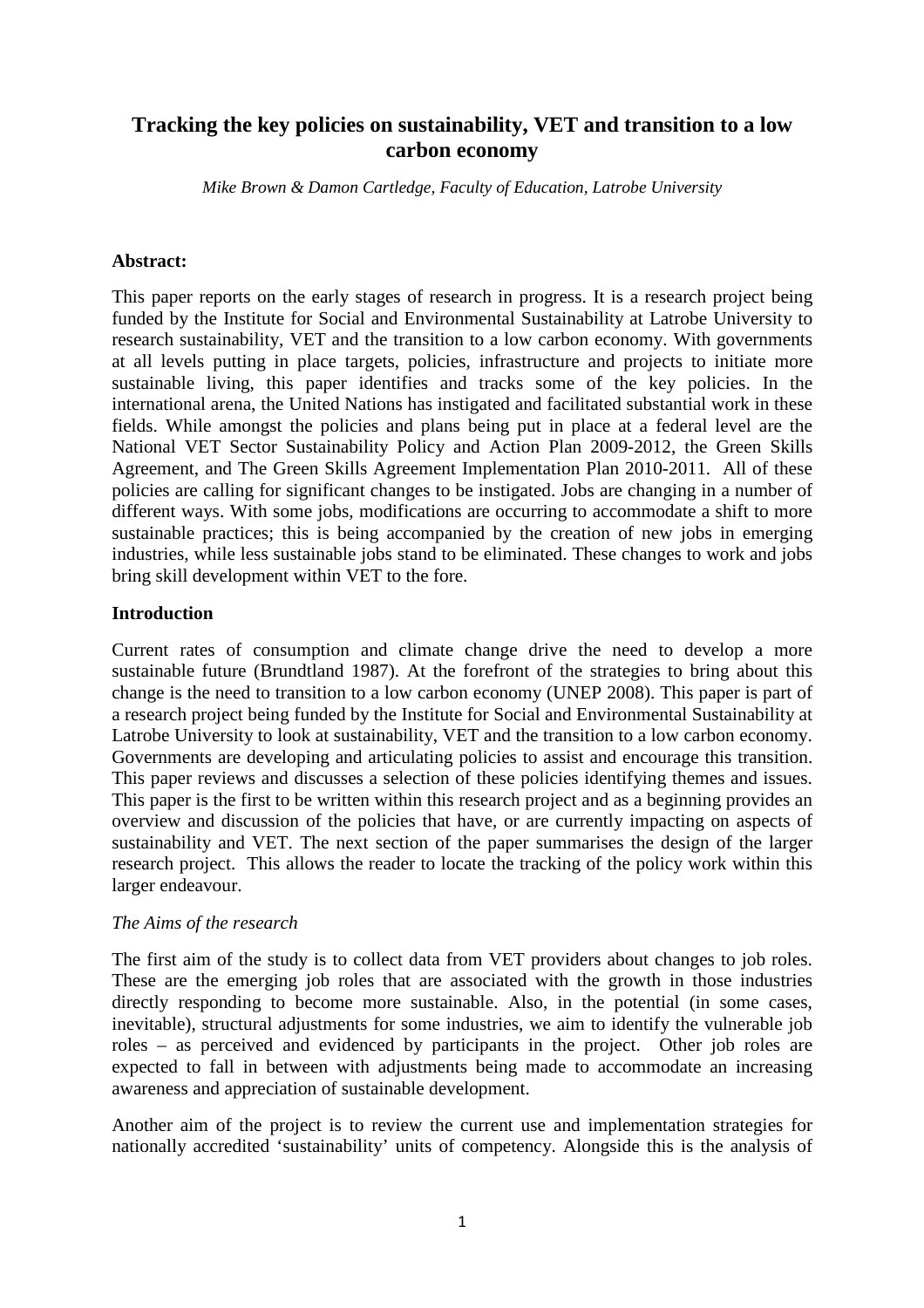revision strategies where green skills and sustainability skills have been introduced into existing national training packages.

Given the impetus of sustainability and green skills in industries, we hope to identify potential for further capacity building for sustainability within VET programs. As the move to low-carbon, 'green' practices are incrementally developed, so too is the impetus for VET professionals to be better informed on these issues of social, environmental and economic sustainability. This would necessarily include an analysis of opportunities for appropriate and timely professional development for VET professionals; to enhance their understandings and curriculum materials for the teaching of green skills.

In the development of any project based approach there is a focus brought to essential questions. The following are central to this project and also illustrate the scope of the investigation. The following key questions will be informed through pursuing the project aims:

- How are job roles changing in the transition to a low carbon economy?
- How are VET training programs changing to develop 'skills for sustainability'?
- What is the professional development needs of VET practitioners with regard to developing 'skills for sustainability'?

These questions are intended to build a clearer understanding of our roles as VET educators on the issues of 'green skills' and 'sustainability'.

### **Methodology**

The research is exclusively qualitative and relies heavily on insider accounts of the 'green skills' process in VET. With this in mind we are aiming to include 'green skills' stakeholders that are engaged and responding to the rhetoric of sustainable practices in a variety of industries. The research is funded through a sustainability grant from La Trobe University and will be conducted in accordance with university protocols and human ethics procedures.

The study is designed to collect data through focus group interviews with key informants. In this context the principles of Patton's (1990) purposive 'typical case' sampling will be applied in meeting with a mixture of VET professionals, VET students and industry representatives who are associated with seven selected TAFE colleges in five locations. These typical cases will be illustrative of a population associated with 'green skills' as they focus on VET institutes who are already acknowledged for their initiatives in the development of green skills. Participants will be categorised as: VET teachers, VET managers, VET students over the age of 18, and industry representatives. It is envisaged to include up to 24 participants at each site. The VET professionals will be teachers and managers working within TAFE colleges across a range of different industries, courses and levels. The VET students who participate will be drawn from different courses and levels. Likewise, Industry representatives who participate will be drawn from across a range of industries. The most desirable option is to run focus groups of between four and six participants in each of the four categories. However, these research 'intentions' remain subject to the contingencies of research design and the idiosyncrasies of each site.

Alongside the consideration of students, teachers and managers will be the examination of professional development for teachers. There will be examination of the suitability of existing pedagogies and curriculum structures and their effectiveness for 'green' skills and the sustainability agenda. With this in mind, there will also be critical engagement with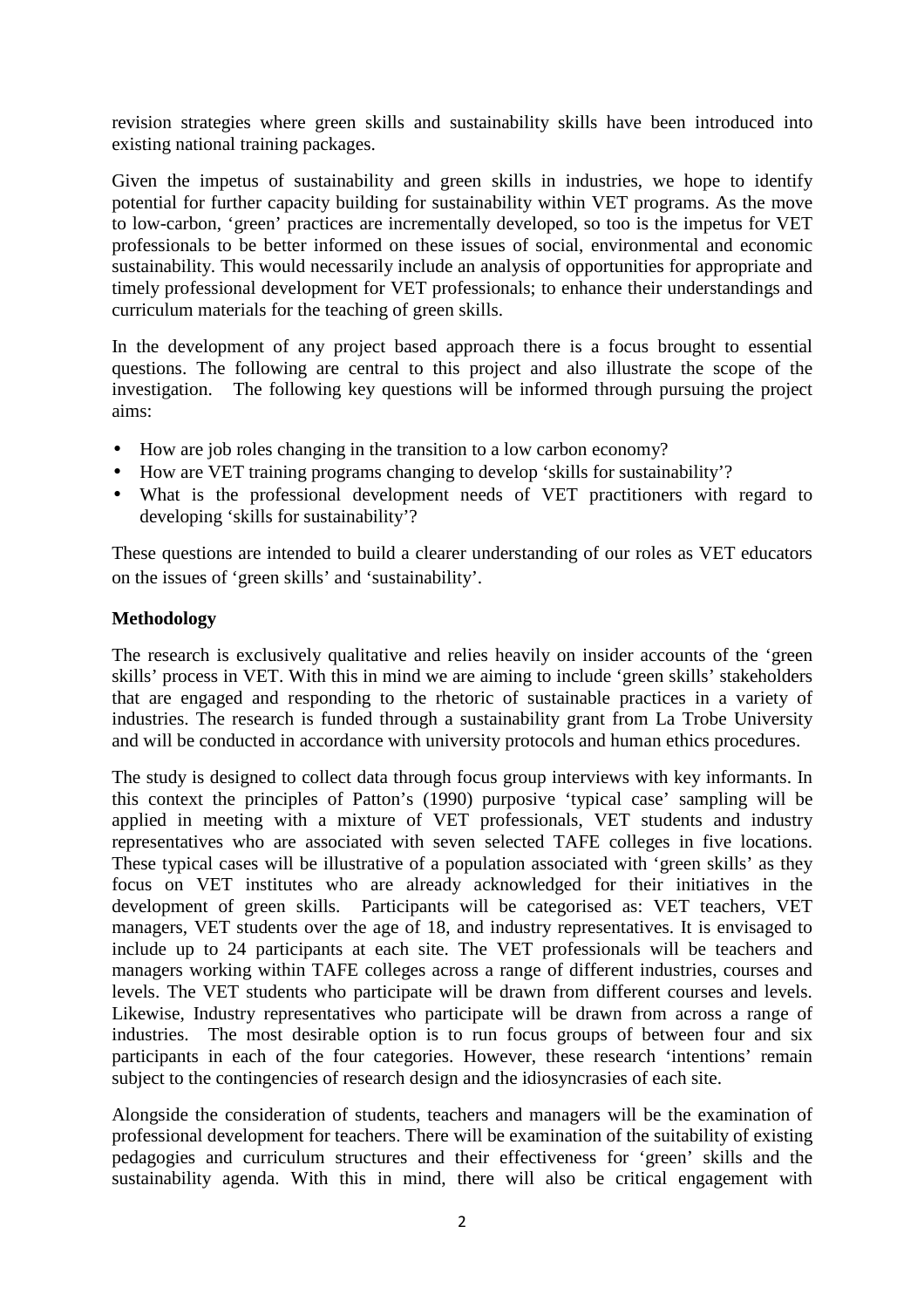employers and industry representatives to add balance to the data. The interviews with students will form a critical element of the research. Not only are we seeking their opinions as students, but in many cases looking at the data as illustrative of any generational shifts in expectation of social, environmental and economic governance.

The data from the focus groups will be thematically analysed and a matrix of emergent themes and participant categories will be constructed from the findings. Aside from organising the data, Miles and Huberman (1994) assert that the development of a data matrix is "a creative - yet systematic – task that furthers your understanding of the substance and meaning of your database" (p.240). Presenting participant voices will shape the reporting of the project. Anticipated tensions and connections in opinion, between stakeholder categories, will serve to reveal where authentically sustainable practices exist. The policy tracking that follows is the initial input to the data matrix, and provides a starting point for this research.

Fundamental to the importance of education and VET to considerations around sustainability is the push that has come through international debate and policy initiatives. Much effort has gone into making VET in Australia responsive to industry which is referred to as being demand driven. Yet the impetus to increase social consciousness about sustainability has been led by an international social movement. This social movement has directly influenced government policies. This is creating a tension between demand driven VET and the intentions of federal and state government policies and initiatives. The next section of the paper tracks through some of the main policies that have arisen from the international meetings and debates. These provide the push for green jobs and the transition to a low carbon economy. The notion of 'thinking globally, and acting locally' that arose through this movement provides a guiding principle.

## **International policy initiatives**

As Fien, Goldney & Murphy (2009) explain publications like *Silent Spring* (Carson 1962) and *The tragedy of the commons* (Harden 1968) brought together an alliance in the 1960s between members of the scientific community and civil society groups around the realisation that growth could not continue as it had been without also bringing consequences to bear on future generations. Similarly, Gough (2006) reports that the term environmental education was first used in the education literature in the UK and USA around 1965. In 1972 the influential members of the Club of Rome released their publication *Limits to growth, (*Meadows, Meadows, Randers & Behrens, 1972). This work modelled the increasing global population against the then current rates of consumption to argue that those current trends were unsustainable. This publication was strategically released in time to inform delegates attending The United Nations Conference on the Human Environment which was held in the same year in Stockholm Sweden. This was the UN's first major conference on international environmental concerns. As Gough (2006:72) reports, 'other recommendations from this conference included that environmental education be developed "as one of the most critical elements of an all out attack on the world's environmental crisis", (UNESCO 1975).

This is considered to be the beginning of modern political consideration of global environmental problems. This meeting agreed on a Declaration containing 26 principles, an action plan and a resolution. This conference is considered to have provided European countries with a foundation politics for the environment. Another significant outcome of this conference was the establishment of the UN Environment Program (UNEP).

In 1983, the UN General Assembly established the World Commission on Environment and Development (WCED) which is also known by the name of its Norwegian Chairperson as the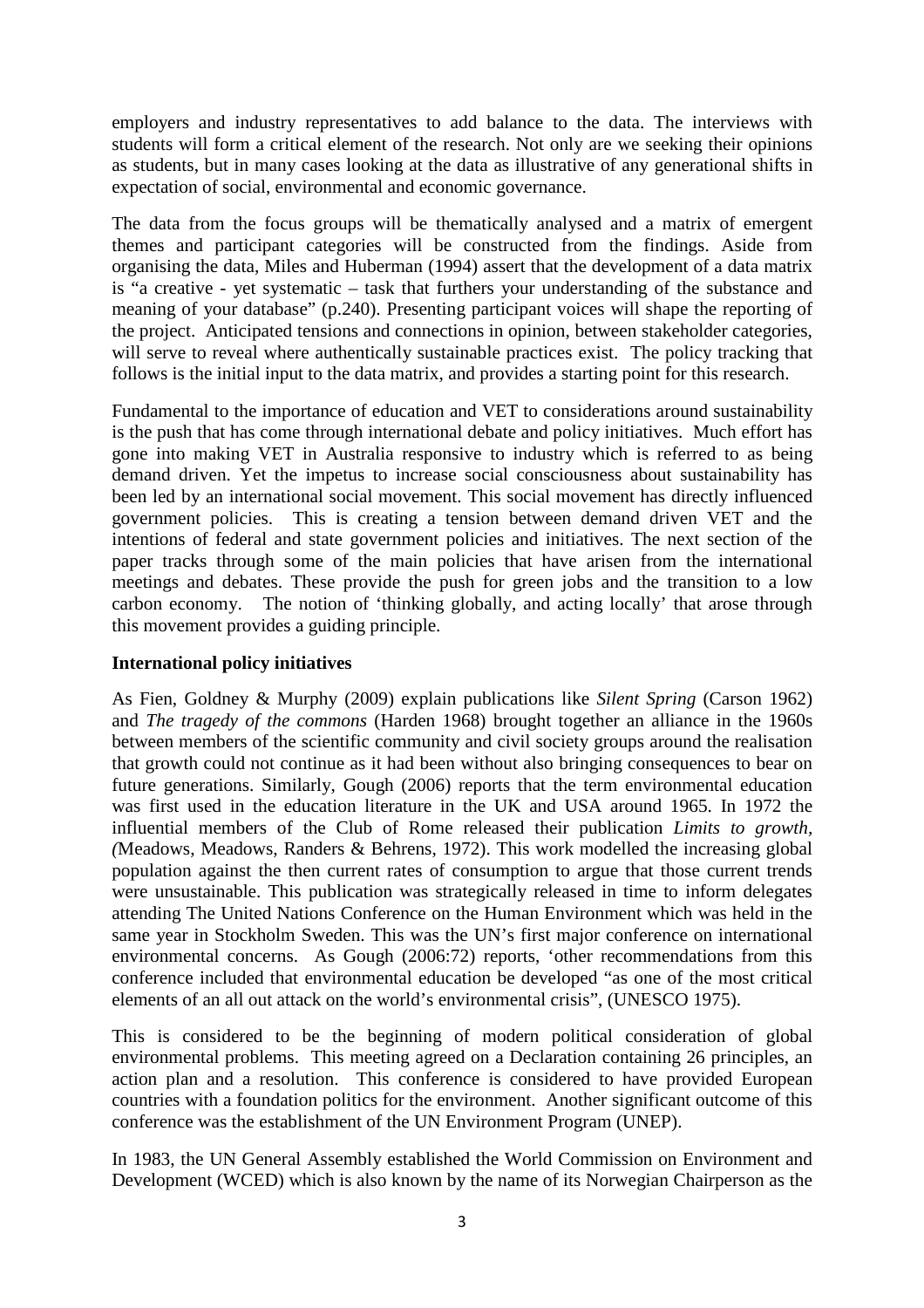Brundtland Commission. This Commission was charged with addressing concerns about the accelerating deterioration of the human environment and natural resources and the consequences of the deterioration for economic and social development. Brundtland explains, the Commission was asked 'to propose long-term environmental strategies for achieving sustainable development to the year 2000 and beyond', (Brundtland 1987: ix). Their final report '*Our common future*' was published in 1987. This report provides strategies for achieving sustainable development. They defined sustainable development as 'development that meets the needs of the present without compromising the ability of future generations to meet their own needs' (Brundtland 1987: 43). This UN report lays the foundations for sustainability to be considered in terms of the economic, social and environmental factors, what Elkington (1997) describes as 'the triple bottom line'. For most of the delegates working through the UN these three spheres remain bound together (UNESCO 2004; Gough 2009).

In 1988 the UNEP formed the Intergovernmental Panel on Climate Change (IPCC). The IPCC provides a clear scientific view on the current state of knowledge on climate change. This Panel does not undertake research but is required to assess research and provide advice on potential environmental and socio-economic impact. Their first report on the Impact of Climate Change (FAR) was published in 1990. This was an important source document for the Earth Summit held in Rio de Janeiro, Brazil in 1992. Some 172 governments participated in the Rio Conference and amongst the issues discussed were systematic evaluation of existing patterns of production; alternative sources and use of energy to replace those derived from fossil fuels; development of public transportation; and growing scarcity of water.

The UN Framework Convention on Climate Change (UNFCCC) was formed in 1994. This provided a framework for decision making. The IPCC remained the most important source for evaluating scientific, technical and socio-economic information. The relationship between the UNFCCC and the IPCC became very important as a model for interaction between science and decision-makers (IPCC 2011). In 1995 the IPCC released their Second Report (SAR). This assessment of the existing research became the basis for the development of the Kyoto Protocols that were originally negotiated in 1997 with targets and goals for implementation by 2005. The Kyoto Protocols are aimed at reducing greenhouse gas emissions. Initially 37 countries committed to the reduction targets, as of July 2010, there were 191 countries signed on. One of the first actions of the newly elected Australian government in 2007 was to sign up to Kyoto. The Kyoto Protocol allow for some 'flexible mechanisms' for reducing emissions. One of which is emissions trading.

The Third Report (TAR) on the assessment of the science and knowledge of climate change was published by the IPCC in 2001. This release was in time for the World Summit in Sustainable Development (WSSD) in Johannesburg in 2002. As noted later by one group of environmental auditors 'by the end of this Summit, more than 180 leaders had renewed—and increased—their commitment to working toward sustainable development and poverty reduction and to creating a more sustainable Earth' (INTOSAI Working Group on Environmental Auditing (WGEA), 2007: Foreword). This Summit focused mainly on following up on the implementation and progress from the earlier Rio conference. Three key outcomes emerged from the WSSD. These were, the Declaration on Sustainable Development, the Plan of Implementation, and Partnerships for sustainable development.

The main thrust of the Declaration reiterates that the essential requirements for sustainable development are eradicating poverty, changing consumption and production patterns, and protecting and managing the natural resource base for economic and social development.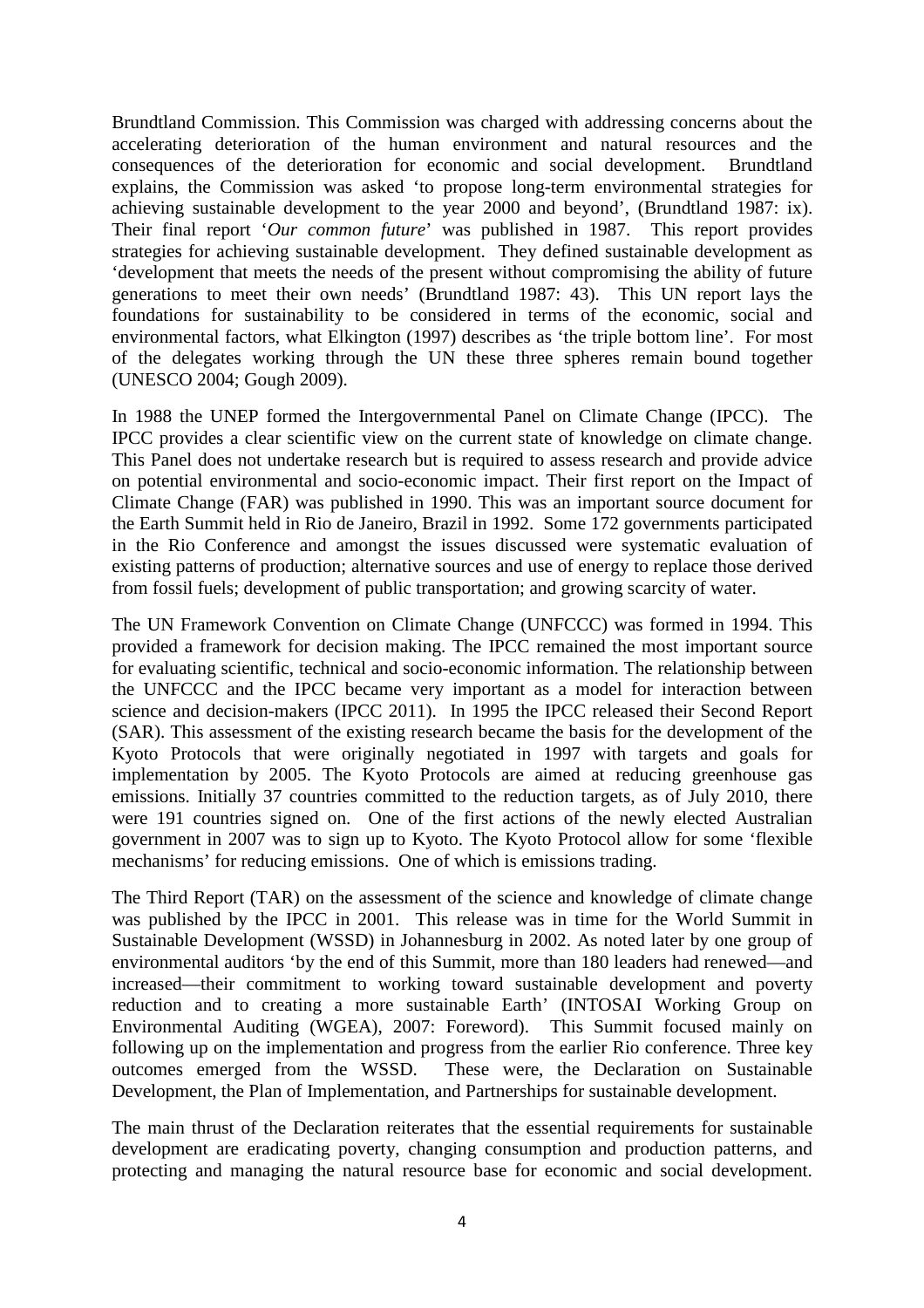The Plan of Implementation that was developed is a detailed description of how sustainable development can be achieved at international, national, and local levels. This Plan identified priority areas for each world region. Auditors identified three aspects of this plan that are considered tangible enough to be audited. These are,

- establishment of a national sustainable development strategy by 2005,
- significant reduction in the rate of biodiversity loss by 2010, and
- establishment of representative networks of marine protected areas by 2012.

In terms of partnerships there were over 200 voluntary partnerships for sustainable development established at the WSSD. The partnerships were about bringing together governments, businesses, and other non-governmental stakeholders.

At its  $57<sup>th</sup>$  Session, in December 2002, the United Nations General Assembly passed a resolution to begin the Decade of Education for Sustainable Development (DESD). In its action plan to guide its contribution to the DESD, UNESCO identified two main areas of contribution. The first was in providing leadership, especially in providing assistance for national education systems to re-orientate towards their alignment with a commitment to sustainable development. The second was in actively creating an enabling environment for this change to occur (Fien 2006).

In 2005, the IPCC released its Fourth Report (AR4) detailing an analysis of the science of climate change in time for the World Summit of the General Assembly of the UN held in New York. Delegates at this Summit confirmed their commitment to the Millennium Development Goals. In terms of the environment, this summit agreed to the, 'recognition of the serious challenge posed by climate change and a commitment to take action through the UN Framework Convention on Climate Change.

In 2006 the Stern Review was released in the United Kingdom. This review examines the economics of climate change. Six points can be used to summarise the conclusions of this review. These are, first, there is still time to avoid the worst impacts of climate change, if we take strong action now. Second, climate change could have very serious impacts on growth and development. Third, the costs of stabilising the climate are significant but manageable; delay would be dangerous and much more costly. Fourth, action on climate change is required across all countries and it need not cap the aspirations for growth of rich or poor countries. Fifth, a range of options exists to cut emissions; strong, deliberate policy action is required to motivate their take-up. Sixth, climate change demands an international response, based on a shared understanding of long-term goals and agreement on frameworks for action. This final point was expanded when the review suggested the inclusion of the four key elements into any future international framework as, emissions trading; technology cooperation; action to reduce deforestation; and adaptation (Stern 2006: vi-ix). This report laid out the economic case for the need to change and further strengthened the need to develop a low carbon economy.

In the UNEP Report, *Green jobs: towards decent work in a sustainable, low carbon world*, the authors, Renner, Sweeney & Kubit provided what is jointly described by the United Nations Environment Programme (UNEP), the International Labour Organisation (ILO), the International Organisation of Employers (IOE) and the International Trade Union Congress (ITUC) as 'the first comprehensive report into the emergence of the 'green economy' and its impact of the world of work in the 21st century'. This report assembles evidence of existing green jobs in the key economic sectors of renewable energy, building and construction, transportation, basic industry, agriculture and forestry, providing estimates for future green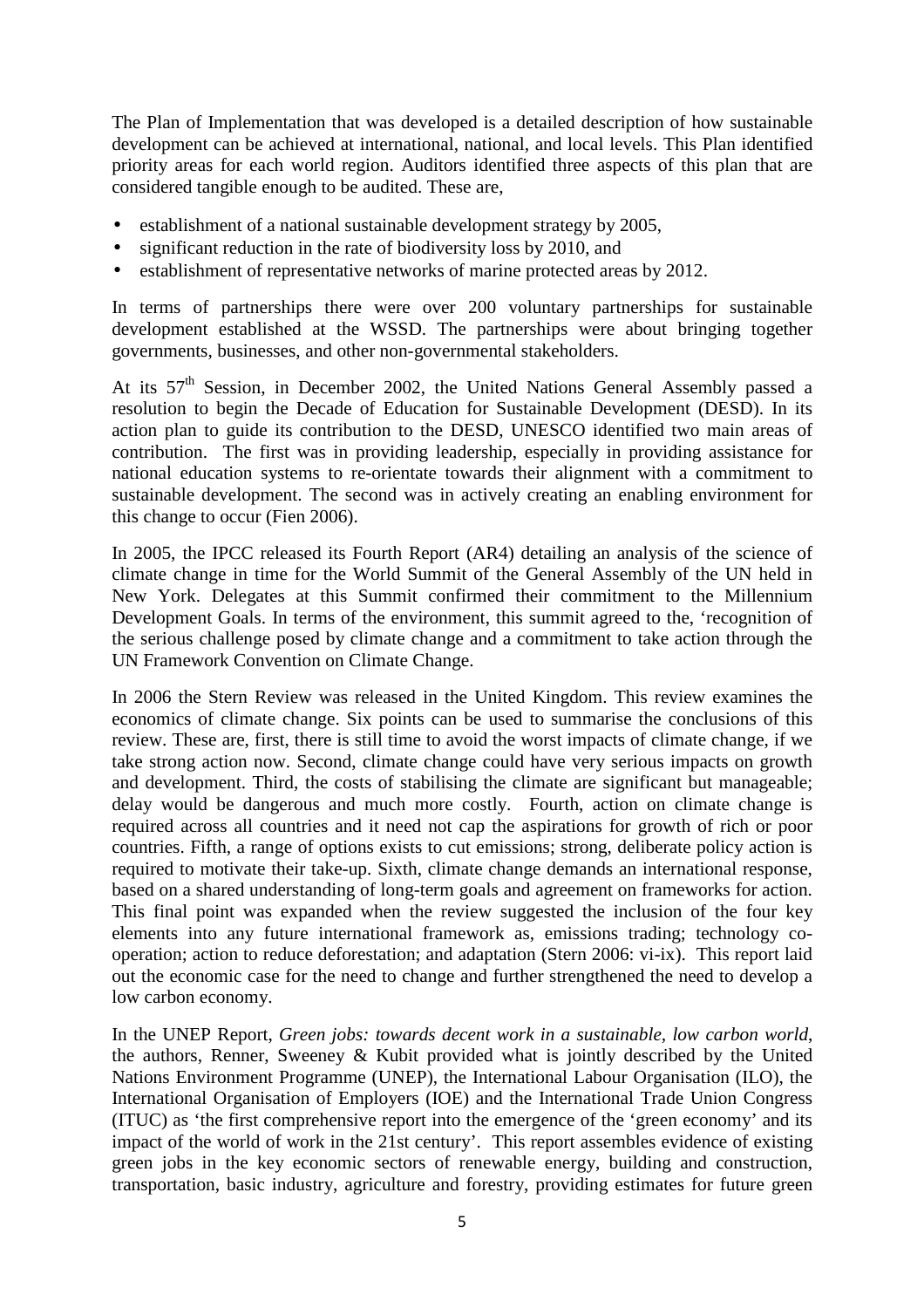employment across the world. The report argues that prospective employment may be effected in four different ways. Additional jobs will be created in some fields, some jobs will be substituted, others eliminated and some existing jobs will be transformed (UNEP 2008).

Greater efficiency in such areas as energy use and modified use of materials are key goals. Just how efficient such endeavours need to be, lead to degrees of relative sustainability or the awareness of their being 'shades of green' possible. At the lighter end of the spectrum is what is often dismissed as 'green sloganeering' and 'green washing', while at the darker end of the spectrum are fundamental changes to mindsets (UNEP 2008). Interestingly, on the very first page of his report, Stern (2006) describes climate change as being 'the greatest and widest-ranging market failure ever seen'. One of the ramifications of this realisation is that sustainability cannot be left to the invisible hand of the market; instead governments need to actively support the transition to a low carbon economy. With this in mind, the UNEP (2008) report's list of drivers of green jobs takes on greater significance. The drivers of green jobs are described as, key policies, subsidies, carbon markets, tax reform, targets and mandate, energy alternatives, product take back, eco-labelling, R&D budgets and international aid. All are strategies for governments to take up and articulate through their various policy agendas.

Further, the UNEP report explains that training is very important in supporting the 'just transition' to a low carbon economy. Much is made of the shortage of skilled workers for green jobs citing reports of labour demands from the renewable and alternative energy industries in Germany, Britain and the USA. This they explain is particularly the case for knowledge intensive positions while they list Australia, Brazil and China as reporting shortages of skilled workers more generally across the board. Recently, a useful literature review on '*Low carbon jobs in an interconnected world'* has been published by the Global Climate Network (2009). This provides further update on the information in the UNEP report.

#### **Some Australian parallels**

In 1992 the Australian Government outlined its commitment to sustainability and the environment with their policy documents, *National Strategy for Ecologically Sustainable Development*, and their *Intergovernmental Agreement on the Environment*. These documents articulated their thinking at that time and provided guidance to the departments across all levels of government. Amongst the academic research to come from Australia, Fien (2001) argues that sustainability has become a term that can mean a wide range of things. He builds on the three components of the triple bottom line and expands this when he explains that four interdependent systems provide the four pillars on which sustainability is supported. These are reiterated in Goldney et al, (2007:13), as the

- biophysical systems that provide the life support systems for all life, human and nonhuman;
- economic systems that provide a continuing means of livelihood (jobs and money) for people;
- social and cultural systems that provide ways for people to live together peacefully, equitably and with respect for human rights and dignity;
- political systems through which power is exercised fairly and democratically to make decisions about the way social and economic systems use the biophysical environment (Fien 2001).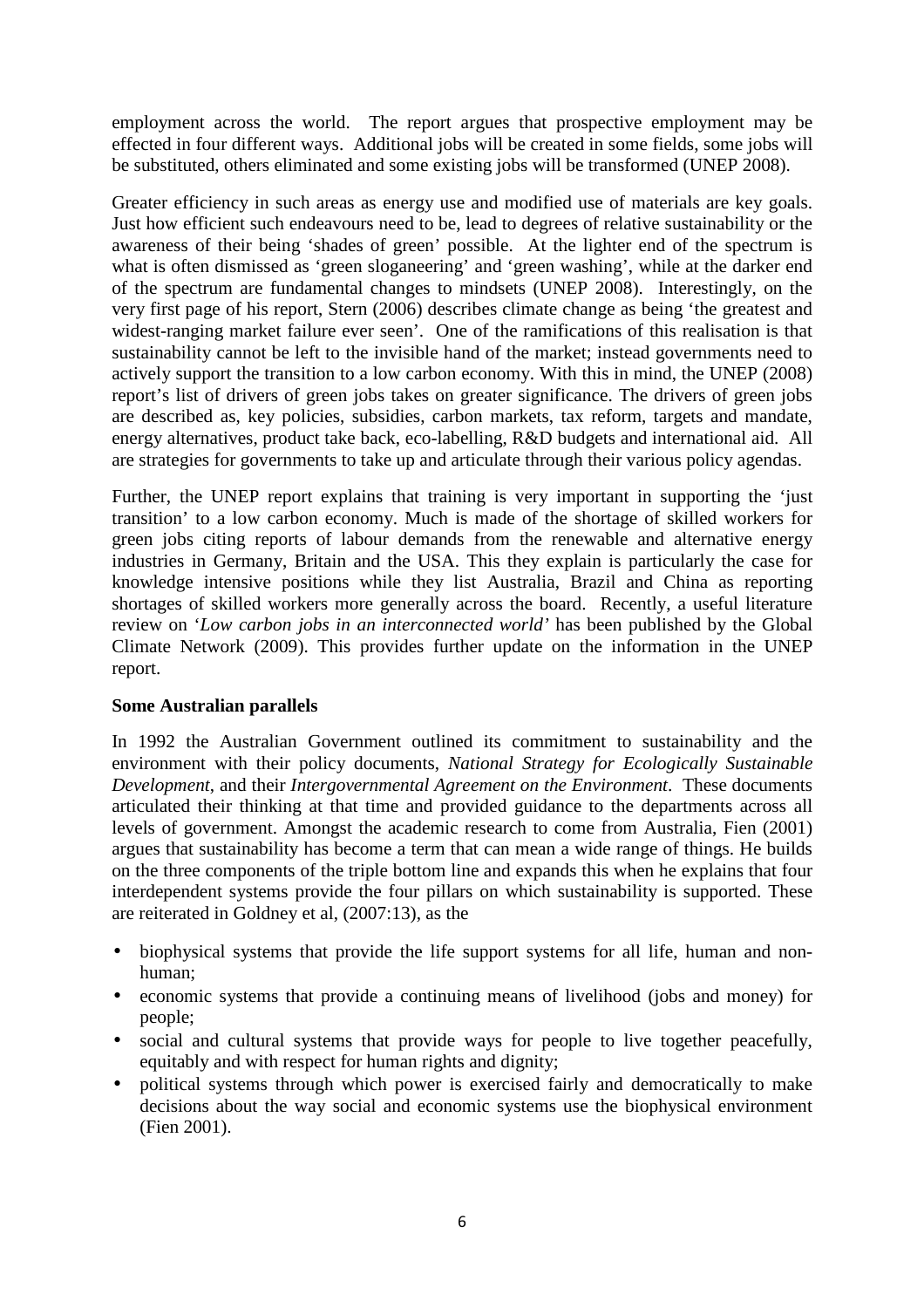A similar review to that conducted by Stern in the UK was undertaken in Australia by the economist, Professor Ross Garnaut. His report was released in 2008 with updates released through a range of issue specific papers in 2011. Garnaut's review is very comprehensive but it has been criticised. The criticism has been aimed at his method for working out costs, as he uses much higher costs than Stern in the UK, and second, at his recommendation to instigate emissions trading, which as has been shown above is one of the 'flexible mechanisms' described in the Kyoto Protocols and to which Australia is a signatory.

A similar study to that of the UNEP (2008) was conducted in Australia to look at *Growing the green collar economy* by Hatfield-Dodds, Turner, Schandl and Doss (2008). This report concluded, it is possible to develop well designed policies to combine economic growth with a reduction of the environmental footprint overtime; rapid transition to sustainability would have little to no impact on national employment (projected increase of 2.5 – 3 million jobs in next two decades), and an increase of 10% in the next decade in sectors with high potential environmental impacts (230,000 – 340,000 new jobs in transport, construction, agriculture, manufacturing and mining). The Victorian based equivalent version of this work is the DIIRD (2010) report on *Jobs for the future economy: Victoria's action plan for green jobs*.

Having tracked across some of the key policies associated with the need to develop new and existing jobs to align with the international and national push for sustainable development, it is time to turn to the development of the new and changing skill requirements that are integral to this shift. At the forefront of these considerations are changes within the provision of VET programs.

#### **International policies on VET and sustainability**

At the Second International Conference on Technical and Vocational Education held in Seoul, in 1999, calls were made to explore the integration of work, citizenship and sustainability. In their report they make this clear when they state, 'we have concluded that Technical and Vocational Education, as an integral component of lifelong learning, has a crucial role to play in this new era as an effective tool to realise the objectives of a culture of peace, environmentally sound sustainable development, social cohesion and international citizenship', (UNESCO 1999: 61). Five years later in October 2004, this was the direct focus of the International conference held in Bonn. Participants from over 100 countries committed to re-orientating Technical and Vocational Education and Training (TVET) towards, 'quality skills development that leads to economically viable, environmentally sound and sustainable communities' (The Bonn Declaration 2004). In 2009 the UNESCO Conference in Paris passed resolutions on 'skills for the world of work'. This was identified as one of the three priority areas for action over the next two years. As reported by NORRAG 'Special mention was made of the importance of TVET's contribution to furthering the goals of education for sustainable development, with particular reference to the reform of TVET systems and to building the capacity of Member States to take concrete, effective action to equip youth and adults with necessary knowledge, competencies and skills for the world of work'. An annotated bibliography of research and related literature on TVET and sustainability (1998 – 2004) is available through UNESCO & UNEVOC, while the Fien, Maclean & Park (2009) publication draws together international contributions on *Work, learning and sustainability*.

#### **Australian policy responses: Skill development and VET**

At the national level of policy on sustainability is the document '*Living sustainably'* (DEWHA 2009). This is the Australian government's *National Action Plan for Education for Sustainability*. The discussion around Strategy 3 in this report is focused on 'Fostering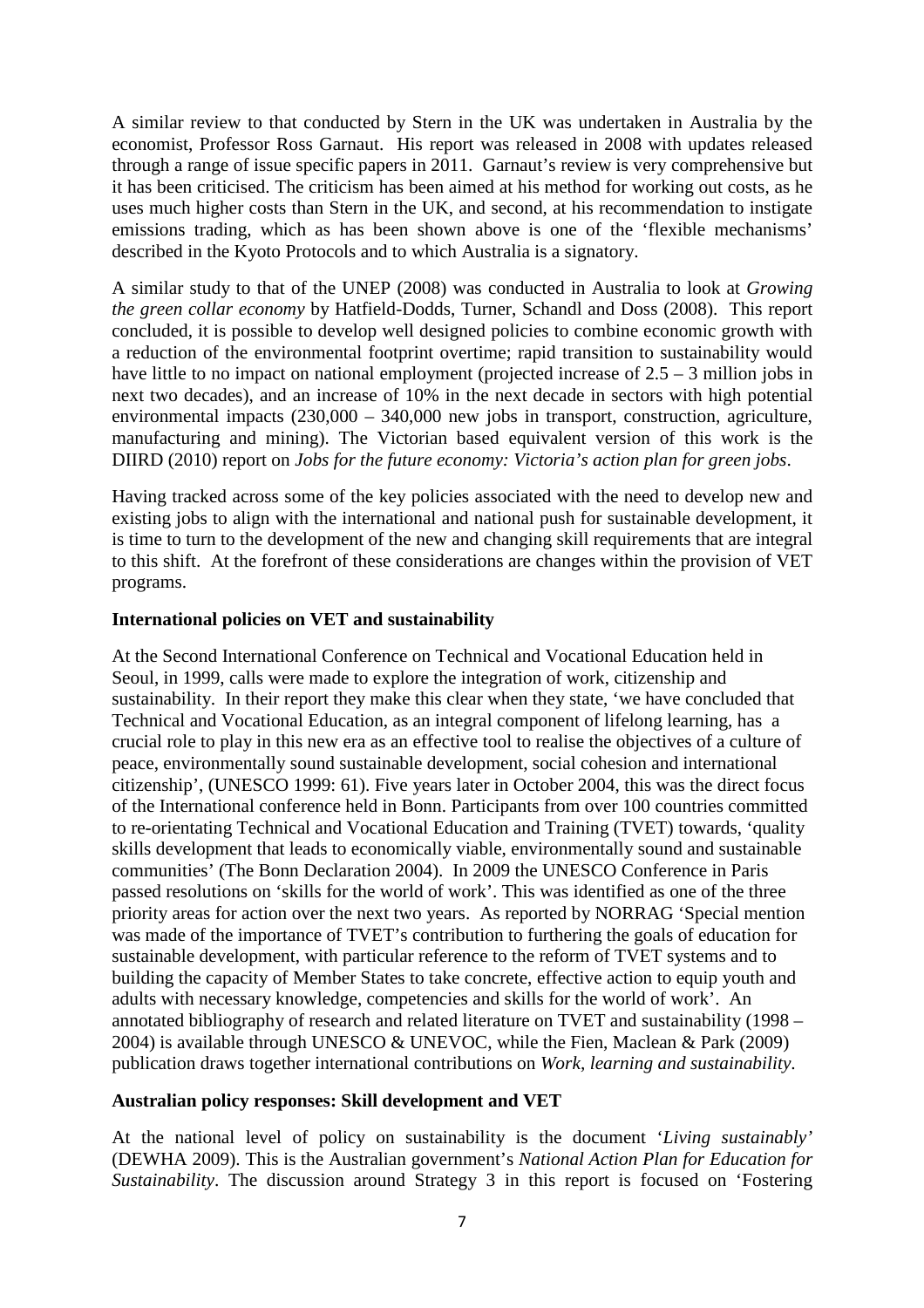sustainability in business and industry' has high relevance for VET provision. Sitting below this document is the *National VET Sector Sustainability Policy and Action Plan (2009 – 2012)* published by MCVTE (2009).

In 2010 COAG published their *Green Skills Agreement* (GSA). This Agreement represents the federal, state and territory governments' commitment to collaborate with providers, employers and employees to ensure that Green skills become a part of all VET provision and remains relevant to the needs of industry. Skills for sustainability are defined in this document as 'the technical skills, knowledge, values and attitudes needed in the workforce to develop and support sustainable social, economic and environmental outcomes in business, industry and the community' (pg 2). The GSA has four objectives, these are,

- embedding skills for sustainability practice and teaching in vocational education and training, within the requirements of the national regulatory framework
- the upskilling of VET instructors and teachers to deliver skills for sustainability
- the strategic review of Training Packages (sets of nationally endorsed standards and qualifications for recognising and assessing people's skills) to embed sustainability knowledge, skills and principles
- implementing a transition strategy to re-skill vulnerable workers.

Donavan (2010) summarised these as, the development of national standards, upskilling the VET workforce, revision of training packages, and transition strategy for vulnerable workers. In tandem with the GSA is the work of the MCTEE who have developed the *Green Skills Agreement Implementation Plan 2010 – 2011*. This plan is focused on implementation strategies that will achieve the four objectives above.

The research report by Goldney, Murphy, Fien & Kent (2007 & 2007a) provides an excellent overview of 'Sustainability and VET in Australia'. Their report '*Finding the common ground*' considers whether there is a place for sustainability education in VET, which they answered in the affirmative. This research confirmed that society was becoming more aware of environmental concerns and that education for sustainability has an ongoing and vital role to play. VET provides a means for promoting sustainability within workplaces, amongst employees and employers. They found that Training packages were a practical way of integrating sustainability into VET programs. This could be done in much the same way that generic and employability skills are included. They briefly reviewed the teaching practices within VET and found them to be compatible with the general logic of sustainability. They mention action learning, group learning and problem solving in particular in this regard. The final key message from this research states, 'if they are taught sustainability skills throughout their education, learners can develop the ability to promote these concepts in the workplace, devise and encourage sustainable work practices, and develop strategies for negotiating and justifying desirable changes with colleagues and managers', (2007:7). These researchers recognise the ongoing value of education to underpin further longer term change.

The NSW Board of VET has developed a comprehensive document on '*Skills for sustainability'* (BVET 2007 & 2009). This work provides the blueprint for sustainability and VET in NSW but has relevance to VET provision across all Australian states and territories. The content in the 28 page second edition (BVET 2009) localises the issues that are being raised in the much larger UNEP (2008) Green jobs research. The first chapter provides a focus on sustainability and the future while the second chapter focuses on sustainability, impact on the workforce, green jobs and skills. The third chapter looks at Next steps and the fourth lists the recommendations.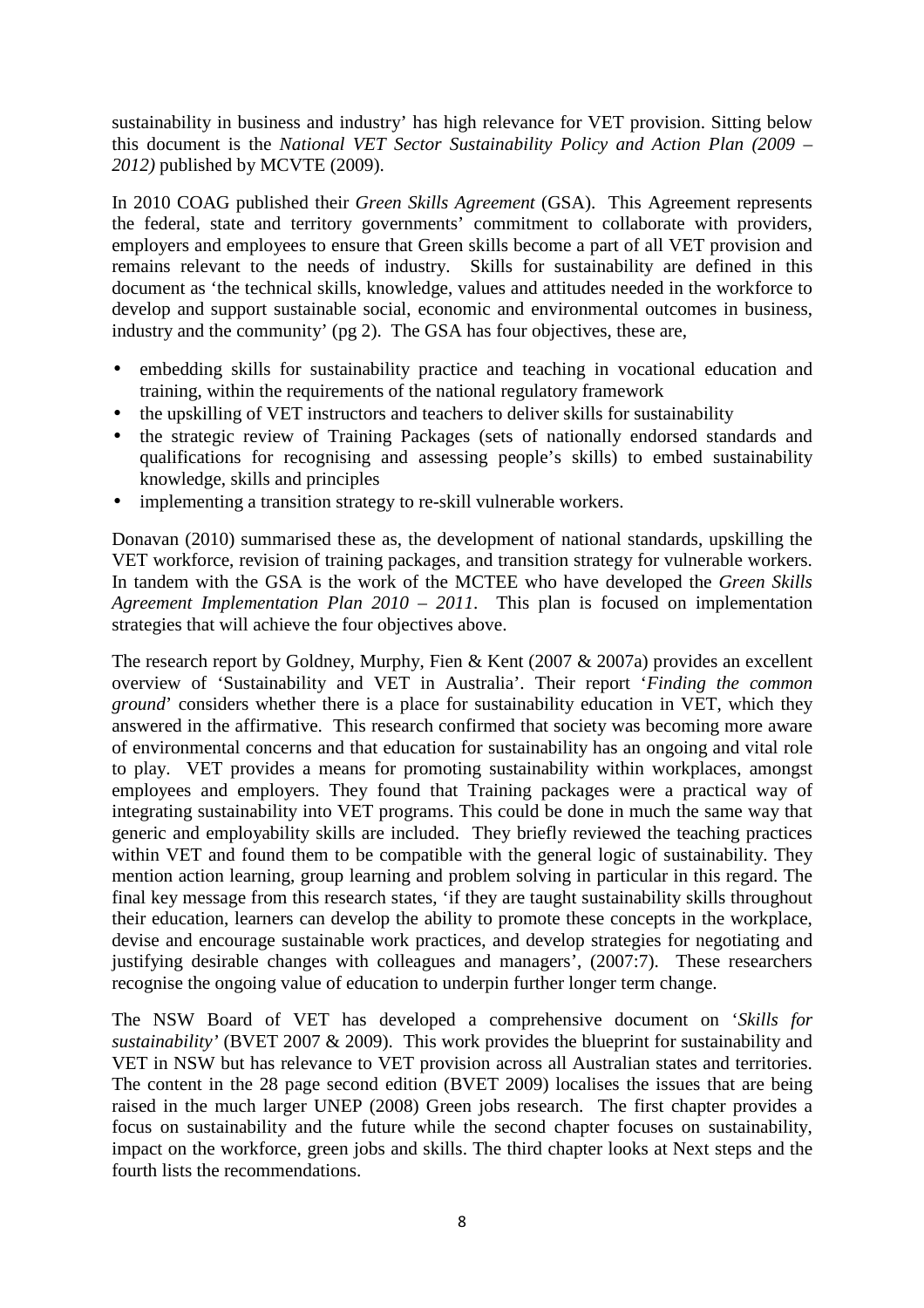In 2003 Russell working for NSW TAFE undertook a review of Training packages and VET programs and identified major gaps and discrepancies with regard to content on the environment and sustainability. A similar study at a national level was conducted in 2005 by Rickard & Condon which found very similar results. After this research the National Centre for Sustainability (NCS) began to look at developing guideline standards for sustainability to underpin and be included into a wide range of VET Training packages. Three new standards were developed with each being aimed at different levels of VET provision (Condon & Rickard 2009). By 2006 these were starting to be implemented into an increasing number of programs throughout the VET system. The three standards and their intended level are set out below,

- Operator (GCSSUS01A) Participate in environmentally sustainable work practices
- Supervisor (GCSSUS02A) Implement and monitor environmentally sustainable work practices
- Manager (GCSSUS03A) Develop workplace policy and procedures for sustainability

This review of sustainability orientated content within Training Packages has been followed up and reported in the Industry Skills Council (ISC 2009) report, *Environmental sustainability: an industry response*. Some Industry Skills Councils chose to undertake their own reviews such as the IBSA's, '*Scoping skills for sustainability'*, (Toohey 2010).

Also working within Australian academic VET research, mention needs to be made to the work of Anderson who has conducted a suite of research projects on sustainability for over a decade, (Anderson 2002 & 2009a & b). At the heart of this body of research are calls for paradigm, or big picture changes from productivism to ecologism. While consistent with many of the recommendations and findings of UN research and policy documents, Anderson's work remains qualitatively different from most others in the VET sector.

#### **Discussion on these policies and responses**

The preceding tracking of the policy terrain illuminates increasing public and political pressures to move to a low carbon model for economic development. To effectively respond to these pressures there must be change in the fundamental practices of carbon-hungry industries, including developing 'green' and 'sustainability' skills that contribute to how we engage with (and maintain) our built and natural environments. This presents a significant challenge toward lofty ideal, however the change to industry practice is widely recognised as necessary and overdue (UNEP 2008; Garnaut 2008). To properly effect such change there must be some systematic reviews of how we are tooling-up in the VET sector to properly support the sustainable 'green' agendas.

The risk to an effective integration of 'green' skills is that we often play in the margins, masking the realities of VET practice for practitioners with political rhetoric, and do not really get to the core issues of sustainable practices (Karmel 2010). It is argued that a fundamental shift in thinking will be required to realign Australia's skill base with the emerging economic and environmental policy. Therefore, preliminary work in this project has distilled a number of interdependent aims to better understand where we are currently positioned and examine how we can be better engaged in a positive process of change.

A critical element in the localised context of 'green skills' and sustainability in VET is the investigation of how the political and economic imperatives manifest themselves within the day to day work in VET. There is pressure for industries to be both 'green' and 'sustainable' as the community collectively calls for more care for the environment and a greater emphasis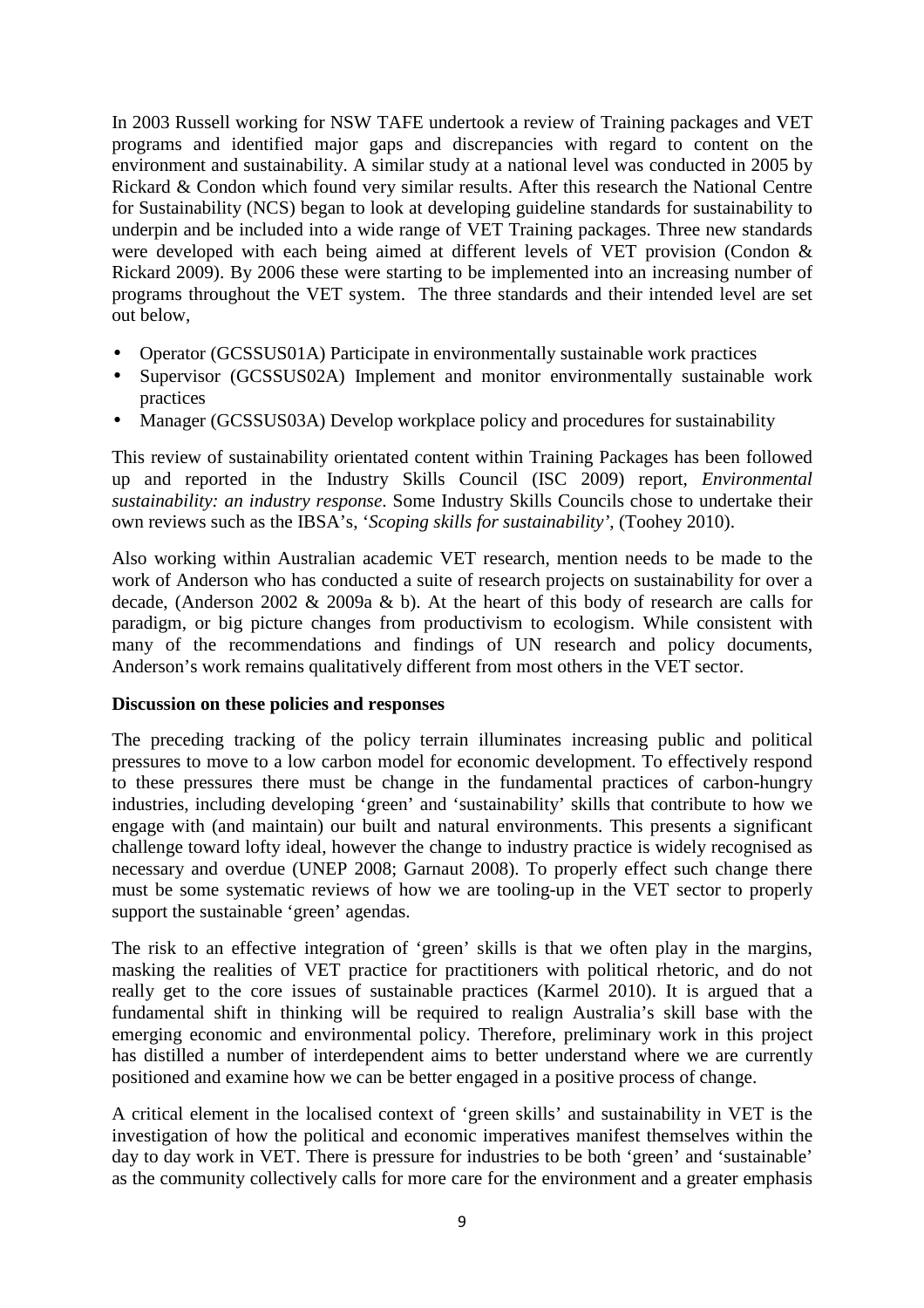on low-carbon initiatives. The imperatives to be 'green' are far reaching and with schemes such as the solar energy rebates, 'smart' electricity meters, permanent water restrictions and even the failed home insulation program, the politics of being 'green' has been accelerated into our daily lives. The urgency to be carbon-neutral, or at worst low-carbon, places indirect but immediate pressure on the VET sector to support and upskill the labour force to work with new technologies, materials and systems: alongside providing for the transition period into sustainable practices from the resource hungry practices of the past (DEWHA 2009). Arguably, this 'green' mantra is being demanded immediately as the Australian population is socially (and politically) positioned as both affluent and responsible consumers (NSW BVET 2009). It has been argued that this zealous focus on 'green skills' has upset the balance of VET practice without due regard to the other fundamental dimensions of trade training (Karmel 2010). As an example, in areas such as Building & Construction we are incrementally 'greening' existing skills through more environmental regulations and consumer demand (Reardon and Shackle 2008). Skills related to maintenance and development of infrastructure are equally adapting incrementally to compliance with regulatory changes and policy initiatives.

Many of these changes require new materials and technologies. However, simply working with environmentally friendly materials does not automatically result in the development of 'greener' skills, nor does it automatically result in sustainable practices. Extending this thinking, there are plenty of adaptive models for green skills; but limited evidence of 'green jobs in green industries' (Goldney et al 2007). The inclusion of employer and industry participants in this project will help identify where the 'green jobs' may be. It appears that Australia is slow to develop sustainability as an industry in its own right, yet political rhetoric abounds on the necessary transition to a low-carbon economy as quickly as possible. On this basis it could be argued that we will continue to be ill-prepared for innovative sustainable practice in many industries because the demand remains in adaptive and compliance models of practice; for example, the automotive service industry, residential maintenance services (particularly in licensed trades) and high-cost manufacturing, where the focus is primarily on servicing historic existing demand or the costs of re-tooling may be prohibitive. On these examples the VET sector is positioned to prepare a labour force for adapting-the-past rather than preparing for the future.

Should the momentum of the 'greening' of industry practice continue in line with social, political and economic demand, then this would place VET as reactive rather than pro-active in meeting labour market needs. Moves towards sustainable practice and an ethos of sustainability may not be creating a discrete and identifiable 'green' workforce, but we can be sure that it is changing the balance of need in existing skill areas. Immediate implications for VET and TAFE in particular, seem to lay in how existing courses can respond to market forces. Recent examples in the Australian context of poorly executed work connected to government carbon-reduction initiatives have resulted in endangering lives, serious injuries and fatalities. It is easy to envisage a direct correlation here between 'green initiatives', political timelines and competitive business models. In a push to be seen to act governments have arguably created an unsustainable 'sustainability' industry where priorities have become 'money first, training later'.

Even in the management of environmental concerns 'green' business imperatives can be seen as an underpinning priority. For example, in the Carbon Neutral report of Victoria's Environmental Protection Agency (EPA), the CEO John Merritt opens the report stating that "As Victoria's environmental regulator it is vitally important we demonstrate business leadership when it comes to environmental performance" (EPA 2010, p.1). The rest of the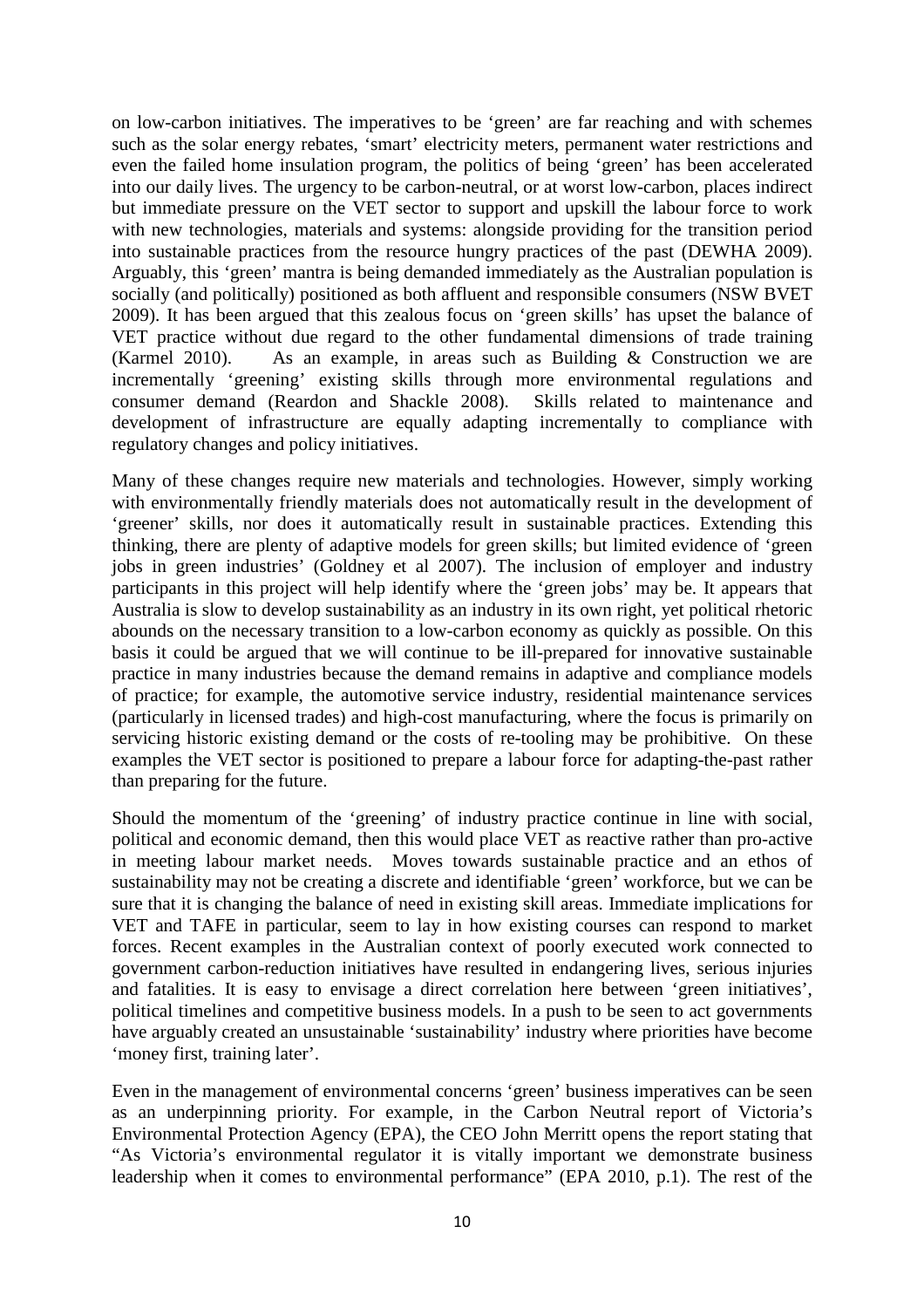report articulates an emphasis on business over environmental concerns. It is easy enough to argue that the concern for environment has become the tacit core of these documents from such agencies, but it also reflects that we are still in a deficit model of how to better address the issue of sustainable 'green' practice. This positioning of sustainable practice against prior performance leads us to ask; Are we simply getting better at being bad or are we transitioning to 'new' practices? VET has a great opportunity to be on the front foot through this transition period, this particular research project is reaching into the VET sector to explore what the VET sector are already doing and what opportunities exist for proactive pre-employment preparation of the sustainability labour force. These are not new issues in Australia and 'green skills' have been part of our education and training lexicon since at least the early 1990's (Annandale, Morrison-Saunders, and Duxbury, 2004; Australian Conservation Foundation and the Australian Council of Trade Unions, 1994).

What has changed most recently is the intensity of interest in the environment, and in particular the response to arguments around climate change and the urgency with which we may need to react. The impact of significant weather events of the past 3-5 years in Australia underpins the growing community concern for the capacity to sustain our futures. In concert with this awareness is the capacity for new technologies to contribute to the 'greening' of industries and economies. The pace of technological change will be explored as an impact on the VET sector's response to sustainability. If we consider the range and frequency of 'green' initiatives in Australia, then simply 'keeping up' with change and implementation schedules is likely to emerge as an impost on current VET practice. How to create the necessary space for VET programs in new and emergent jobs will be a key issue to inform the study.

In our recent collective rush to be 'green' and attach labels to courses for the 'sustainability' market, there needs to be a caveat for well-informed, well-planned and expertly-staffed programs. So questions around what sort of 'green' worker we need for sustainability may become more relevant than a reductive list of 'skills' that we add on the back of existing structures. Otherwise, in place of VET contributing to an environmentally sustainable and responsible economy, we risk being naively 'green'.

## **Conclusion**

As this research project develops we hope to better inform the debates and investigations of green skills in the Australian VET context. This preliminary paper outlines key policy concepts that shape being 'green' in this particular VET setting, focusing on the development of VET practice for a low carbon economy. Key informants and stakeholders are identified from within the VET community; employer and industry voices will assist to guide the investigation in the context of applying the green skills to existing and emerging jobs.

Green jobs are emerging as industry and enterprises develop an awareness of a fundamental relationship between economic prosperity and environmental sustainability. At the heart of this 'green' relationship is a growing need for an environmentally aware and sustainabilityfocused labour-force. Herein lies an implicit link between VET practice and a sustainable low-carbon economy. However, as our review of policy indicates, the early momentum for change has been largely driven from government initiatives.

Ultimately, this project will tell us more about the gaps to be filled in developing new green skills and greening extant VET practice. Such an investigation has the potential to reveal awkward gaps between what we would like to be doing, and what actually happens in the reality of everyday practice. More optimistically, the project also has the potential to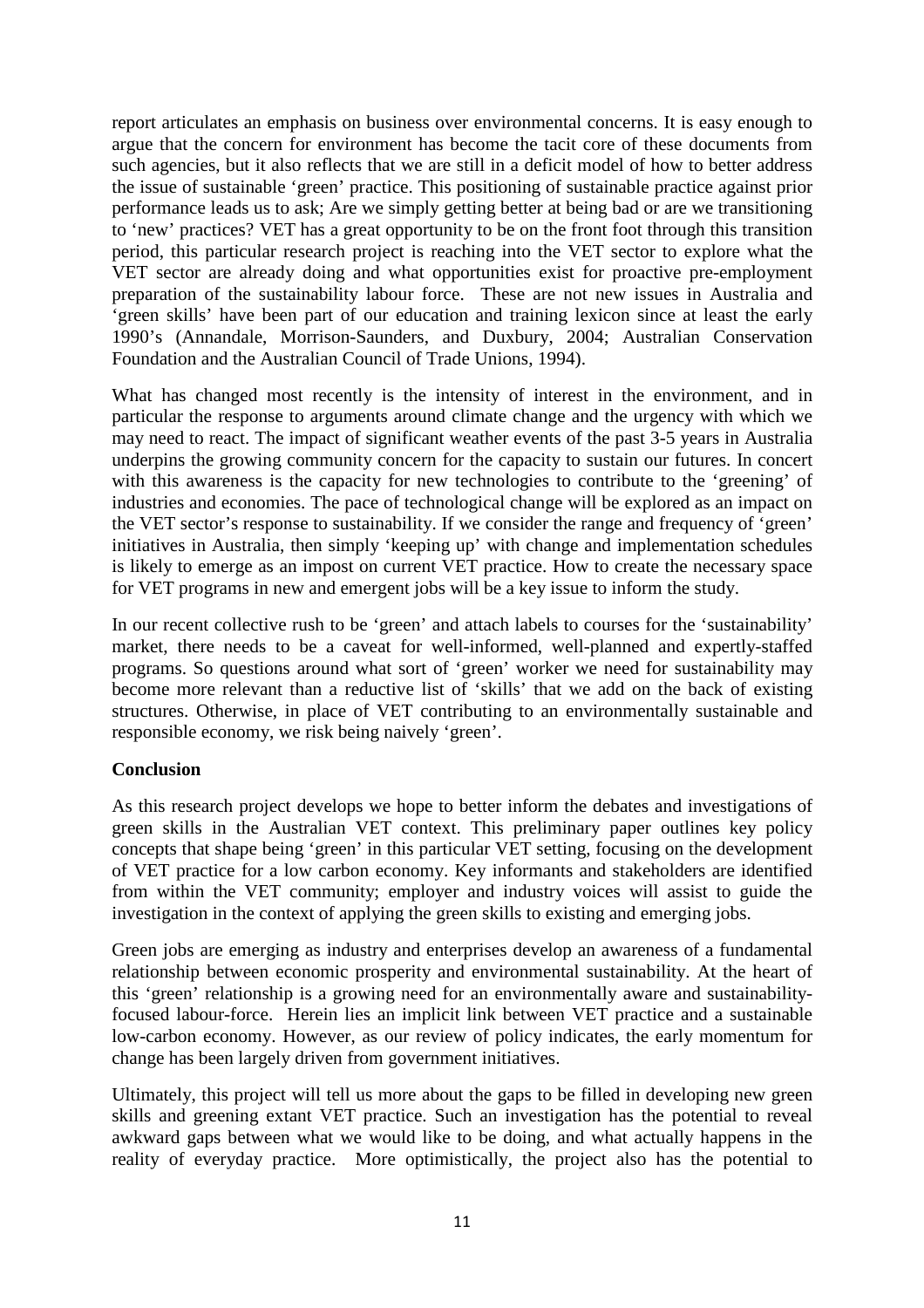highlight the VET community's resolve to respond in a timely and informed way to the emergent demands of a low-carbon economy.

#### **References:**

Annandale, D., Morrison-Saunders, A. and Duxbury, M-L. (2004) Regional sustainability initiatives: the growth of green jobs in Australia. *Local Environment*, 9 (1). pp. 81-87.

Anderson D (2002) Productivism, ecological sustainability and vocational education and training in Searle, J & Roebuck R (eds) *Envisioning Practice – implementing change*, vol 21, pp. 61 – 68 Australian Academic Press: Brisbane.

Anderson D (2009a) Productivism and ecologism: changing Dis/courses in TVET in Fien J, Maclean R, Park, MG, (eds) *Work, learning and sustainable development: opportunities and challenges*, Springer & UNEVOC.

Anderson D (2009b) TVET and ecologism: charting new terrain, in Fien J, Maclean R, Park, MG, (eds) *Work, learning and sustainable development: opportunities and challenges*, Springer & UNEVOC.

Australian Conservation Foundation and the Australian Council of Trade Unions. (1994) *Green Jobs in Industry Research Report*. Australian Conservation Foundation and the Australian Council of Trade Unions, Melbourne

Brundtland G (ed) (1987) *Our Common future: the World Commission on Environment and Development*, Oxford: Oxford University Press.

Carson R (1962) *Silent Spring*, Boston: Houghton

COAG (2010) *Green Skills Agreement*, Canberra: COAG

Condon L & Rickard A (2009) Australia: the role of partnerships, Industry Skills Councils and Training packages in Fien J, Maclean R, Park, MG, (eds) *Work, learning and sustainable development: opportunities and challenges*, Springer & UNEVOC.

Department of Environment, Water, Heritage and Arts (2009) *Living sustainably: the Australian Government's National action plan for education for sustainability*, Canberra: DEWHA

Department of Innovation, Industry and Regional Development, (2010), *Jobs for the future economy: Victoria's action plan for green jobs*. Melbourne: DIIRD.

Elkington J (1997) *Cannibals with forks: the triple bottom line of 21st century business*, Oxford: capstone.

Environmental Protection Authority (2010) *EPA's carbon neutral update*. EPA (Victoria), http://epanote2.epa.vic.gov.au/EPA/publications.nsf/PubDocsLU/1361?OpenDocument accessed: 17 Feb 2011

Fien J, Maclean R, Park, MG, (eds) (2009) *Work, learning and sustainable development: opportunities and challenges*, Springer & UNEVOC.